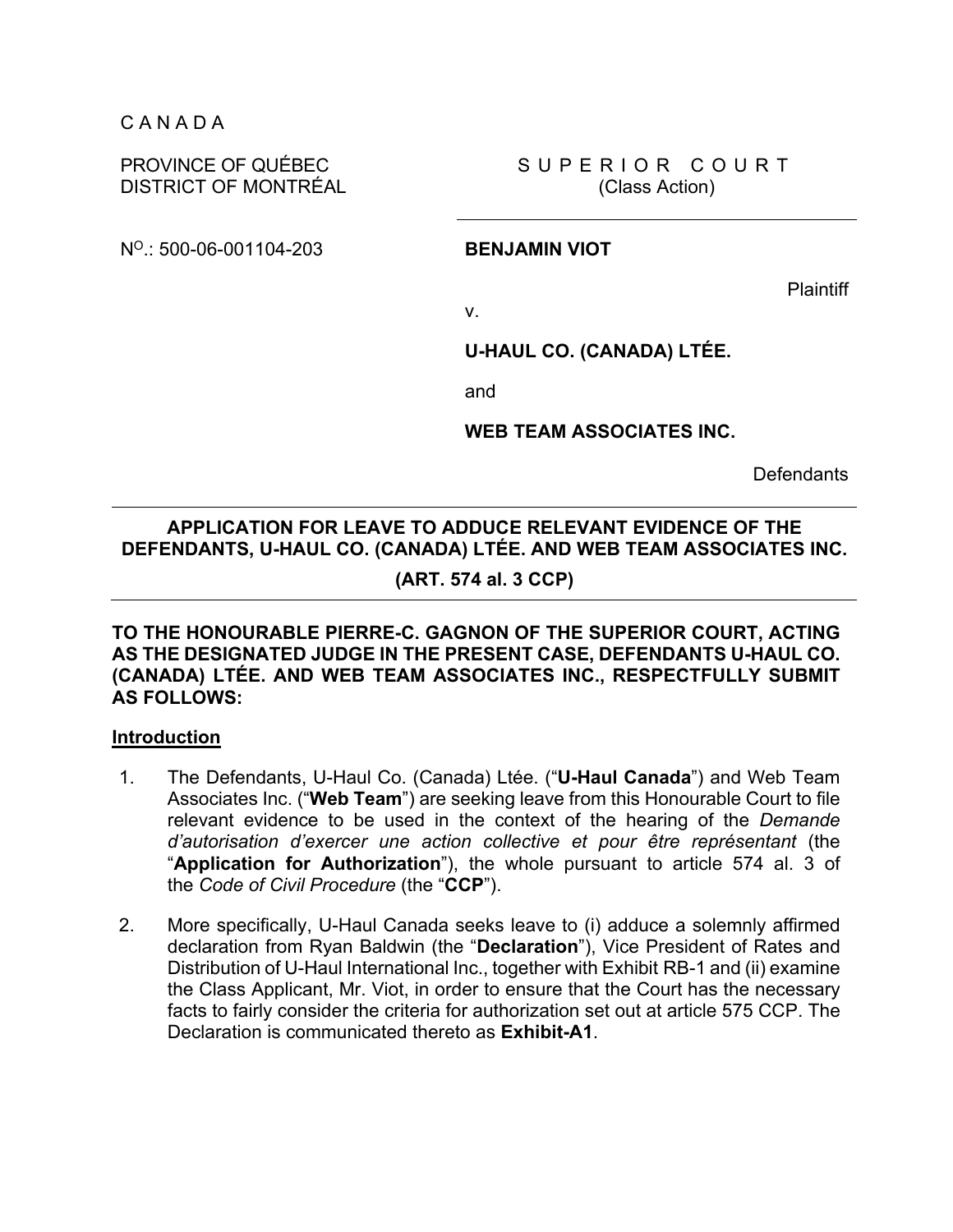# **The Application for Authorization**

3. By way of the Application for Authorization dated November 18, 2020, Mr. Viot seeks to initiate a class action proceeding against U-Haul Canada and Web Team on behalf of the following class:

> "*Tout consommateur ayant conclu un contrat, au Québec, auprès des défenderesses, ayant pour objet la location d'un véhicule, depuis le 18 novembre 2017 et ayant payé un montant supérieur à celui initialement annoncé, à l'exception de la TPS, la TVQ et des droits exigibles en vertu d'une loi fédérale ou provinciale lorsque, en vertu de cette loi, ces droits doivent être perçus directement du consommateur pour être remis à une autorité publique*" (the "**Proposed Class**");

- 4. Mr. Viot alleges that the Defendants have violated sections 218, 224 and 228 of the *Consumer Protection Act* (the "**CPA**").
- 5. He alleges that the Defendants have misled consumers in the context of vehicle rentals in order to give consumers the false impression that they have access to some rental prices that would not be, in reality, the charged prices.
- 6. As a result, Mr. Viot seeks to obtain the following condemnations: (i) the difference between the amount paid and the amount allegedly advertised and (ii) punitive damages for an amount to be determined.
- 7. With respect to his personal situation, Mr. Viot alleges at paragraph 3.15 of the Application for Authorization, that on August 30, 2019, he booked a 9-foot van on U-Haul Canada's website "www.uhaul.com", as would appear from Exhibits P-3 and P-10 in support of the Application for Authorization.
- 8. He further alleges, at paragraph 3.19 of the Application for Authorization, that he saw the amount charged for the kilometres only at the second step of the booking process on the website.
- 9. He claims, at paragraphs 3.17 and 3.18 of the Application for Authorization, that he rented the van after seeing U-Haul Canada's advertisement: "\$19.95 plus km/fees", without providing further details.
- 10. On August 31, 2019, he then rented the 9-foot van for a period of 3 hours and 3 minutes and for a total distance of 14,1 kilometres, as appears from paragraph 3.16 of the Application for Authorization.
- 11. According to Mr. Viot and stated at paragraph 3.20 of the Application for Authorization, when he went to take possession of the car, a U-Haul Canada representative insisted that he took an additional insurance for an amount of \$18 and he felt compelled to accept this addition to the final price to be paid.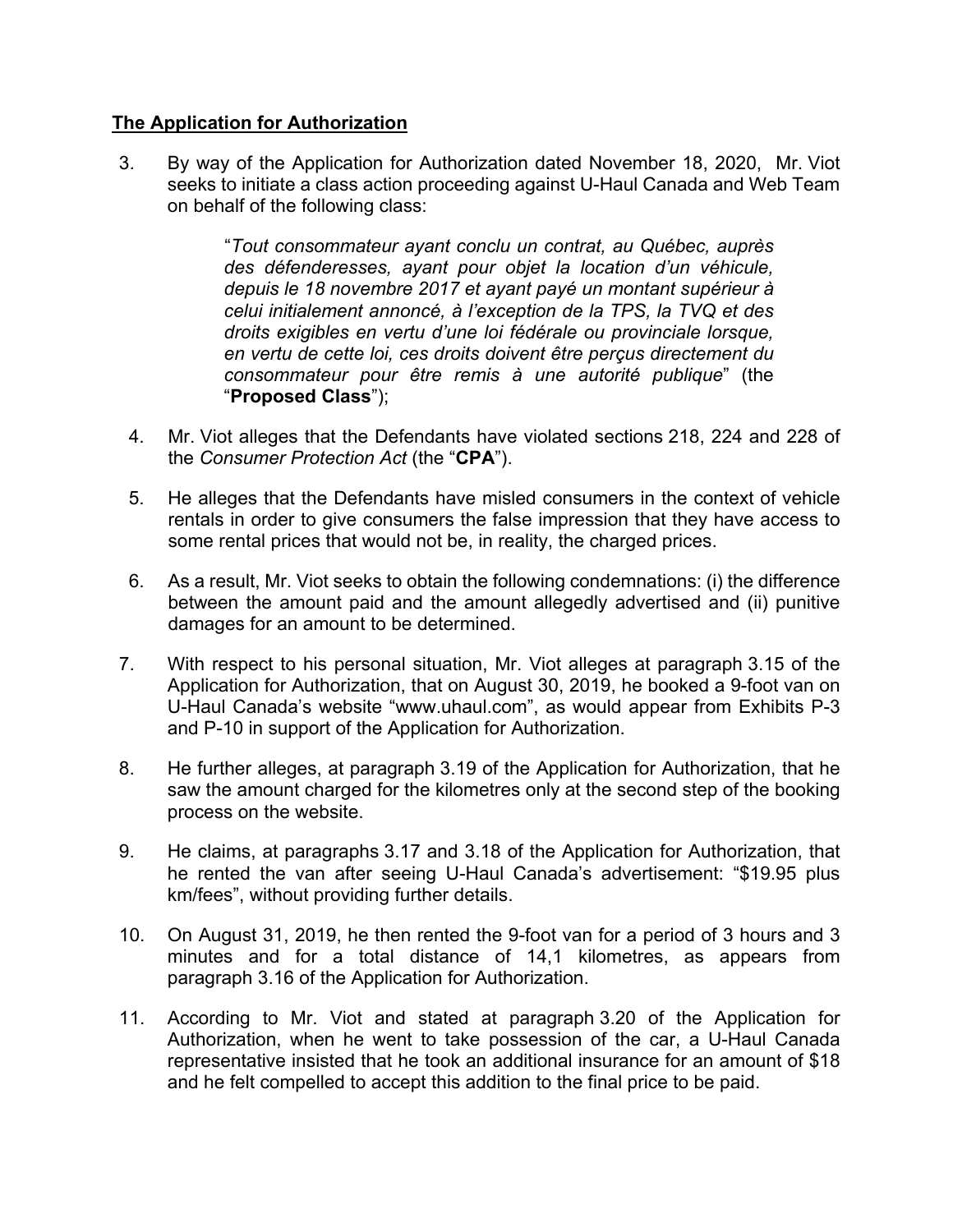- 12. Mr. Viot, at paragraph 3.47, incorrectly states (without any factual basis in support) that the Defendants have the means and the ability to advertise the complete price when they first show the price to customers, but that they have made the choice to mislead consumers instead.
- 13. Moreover, he incorrectly infers (without specific evidence) that all booking and rental processes as well as the representations made (either online, in-person and by phone) are the same, without drawing the appropriate distinctions for each booking channel.

# **The Usefulness of the Proposed Declaration for Authorization Assessment**

- 14. The allegations contained in the Application for Authorization only partially depict the factual matrix of the case, with respect to:
	- i. The different booking and rental processes of U-Haul Canada (either online, inperson or by phone);
	- ii. The different types of bookings offered by U-Haul Canada, in particular the difference between in-town rentals and one-way bookings;
	- iii. The operations of U-Haul Canada's website and, in particular, the legal relationship between U-Haul Canada and Web Team;
	- iv. The fact that the online booking process is not a sales transaction but rather a reservation process to provide estimates offered by U-Haul Canada to customers;
	- v. That U-Haul Canada cannot provide a final price until the rental vehicle has been returned because U-Haul Canada is not certain of the customers specific needs with the rental vehicle; and
	- vi. The specific circumstances and facts surrounding the booking and rental process of Mr. Viot in August 2019.
- 15. Therefore the Declaration and the Exhibit attached thereto will permit to clarify, complete and correct the factual elements and allegations raised in the Application for Authorization with respect to the above-mentioned elements.
- 16. The Declaration will also enlighten the Court as to the whole booking and rental processes deployed by U-Haul Canada either online, by phone or in person during the class period.
- 17. In addition, the Declaration will serve to clarify the legal relationship between U-Haul Canada and Web Team and the ownership, operation and control of U-Haul Canada's online platform, since the Application for Authorization only contains, at paragraphs 2.4 to 2.6, general allegations on the fact that Web Team acts as an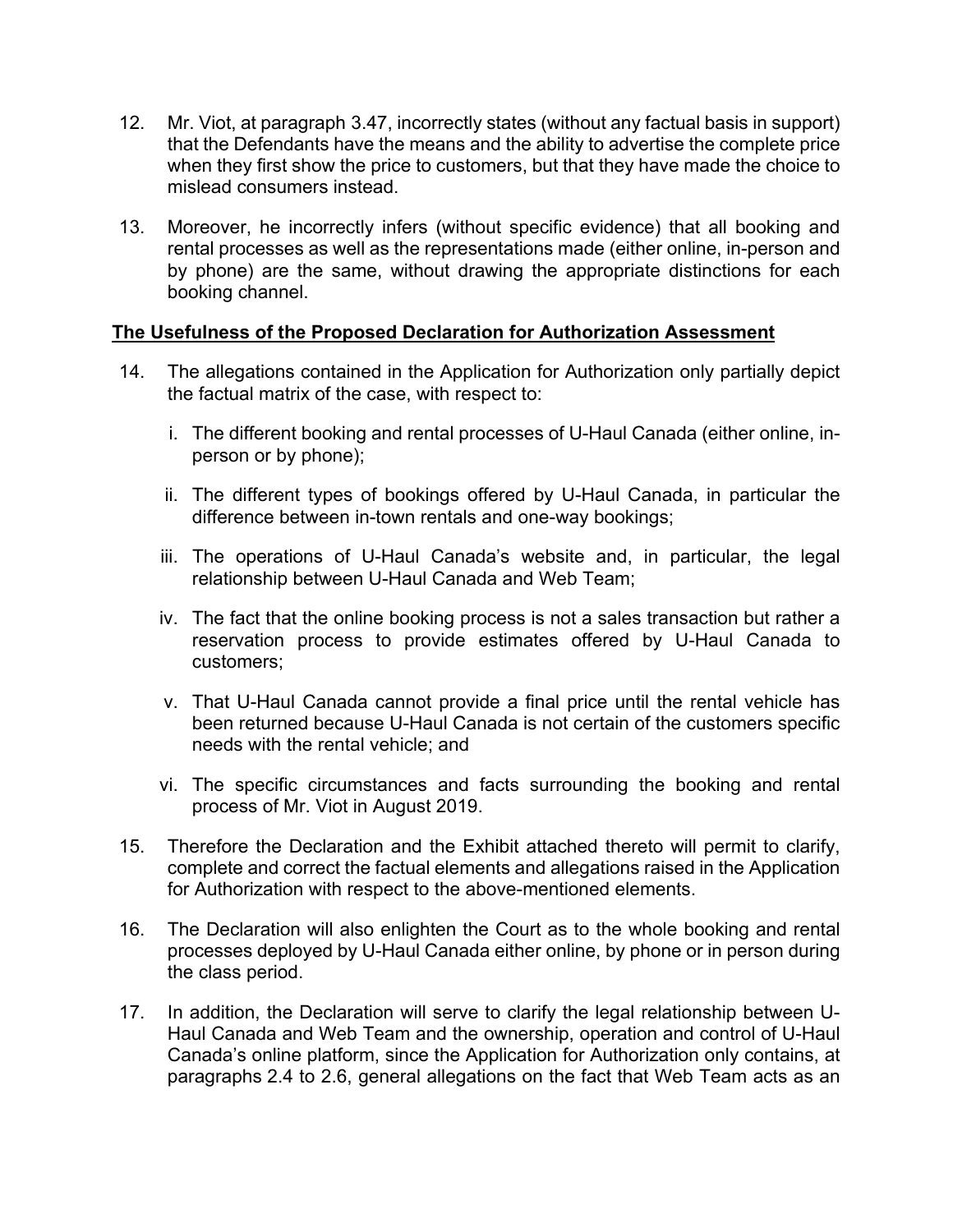intermediary for U-Haul Canada, without specific factual details on the relationship between the two entities.

- 18. The Declaration will also shed light on the services comprised in a booking process and the way estimated rental fees are calculated and ultimately charged by U-Haul Canada with regards to different information that can only be provided by the customer.
- 19. The Declaration will explain how the estimated rental fees are calculated based on parameters that have been set out by the customer, such as the date and the duration of the rental as well as the type of truck to be rented.
- 20. Finally, the Declaration will help clarify the specific steps that both U-Haul Canada and Mr. Viot undertook during the booking of Mr. Viot's rental in August 2019.
- 21. All of the elements mentioned above will permit to this Honourable Court to determine if Mr. Viot has sufficiently pleaded his personal cause of action.
- 22. This will further allow this Honourable Court to have all of the necessary facts in its assessment of the criteria provided at Article 575 CCP.

# **The Usefulness of the Proposed Examination of Class Applicant for Authorization Assessment**

- 23. The Examination of Class Applicant, for a period up to 2 hours, will also be useful to assess if the criteria for authorization are met, and more particularly to determine:
	- i. The specific "ads" consulted by Class Applicant before booking online, as appears notably from paragraph 3.18 of the Application for Authorization and his understanding of these "ads";
	- ii. The circumstances surrounding the online booking made by Class Applicant and the specific representations made by U-Haul Canada's representative to Mr. Viot about the prices and services offered, as notably alleged at paragraphs 3.20 to 3.24 and 4.5;
	- iii. His understanding of the different types of bookings offered by U-Haul Canada and the homogeneity (or lack thereof) of his proposed Class;
	- iv. The verifications made by the Class Applicant with regards to the Proposed Class, including (a) the efforts made to obtain knowledge on the class members; (b) to ensure that the class members support the Application for Authorization and (c) to verify if the class members suffered similar issues;
	- v. The verifications made by the Class Applicant regarding his alleged damages, in particular the cost of alternative truck rentals at U-Haul Canada or the other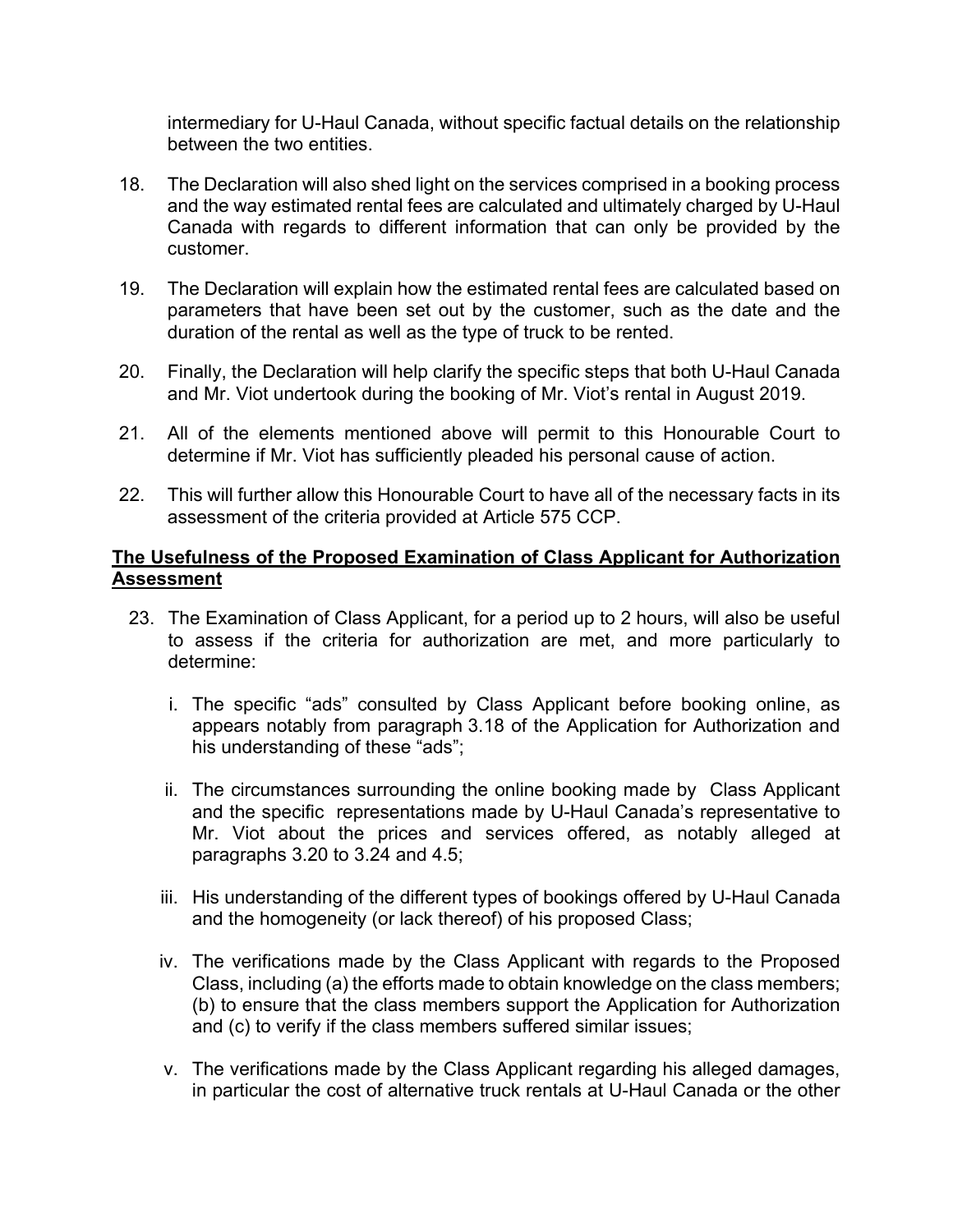rental companies; and

- vi. The circumstances in which the plaintiff has accepted to act as Class Applicant and his qualifications to act as Class Applicant.
- 24. The answers to be provided concerning these circumscribed subjects are necessary for this Honourable Court to assess:
	- i. If the claims of the class members raise identical, similar or related issues of law or fact (art. 575 (1) CCP);
	- ii. If the facts alleged appear to justify the conclusions sought (art. 575 (2) CCP);
	- iii. If the Class Applicant has a viable personal claim with regards to the facts alleged and is in a position to properly represent the class members (575 (4) CCP); and
	- iv. The scope and definition of the proposed class.

# **Conclusion**

- 25. In light of the foregoing, U-Haul Canada respectfully submits that the Declaration and the examination of Class Applicant are necessary, useful and reasonable in order for this Honourable Court to take cognizance of relevant facts in order to determine whether Mr. Viot has an "arguable case" and whether the authorization criteria set out at article 575 CCP are met.
- 26. Under the circumstances, the present application is proportional and in the interest of justice.
- 27. Moreover, such evidence will be helpful to determine the appropriate class description and identify the questions to be dealt with collectively, if necessary, as required by article 576 CCP.
- 28. This application is well founded in fact and in law.

# **WHEREFORE, MAY PLEASE THE COURT TO:**

**GRANT** the present *Application for Leave to Adduce Relevant Evidence of the Defendants, U-Haul Co. (Canada) Ltée. and Web Team Associates Inc.*;

**AUTHORIZE** the Defendants, U-Haul Co. (Canada) Ltée. and Web Team Associates Inc., to submit and file into the Court record the Declaration of Ryan Baldwin (Exhibit-1A), together with Exhibit RB-1: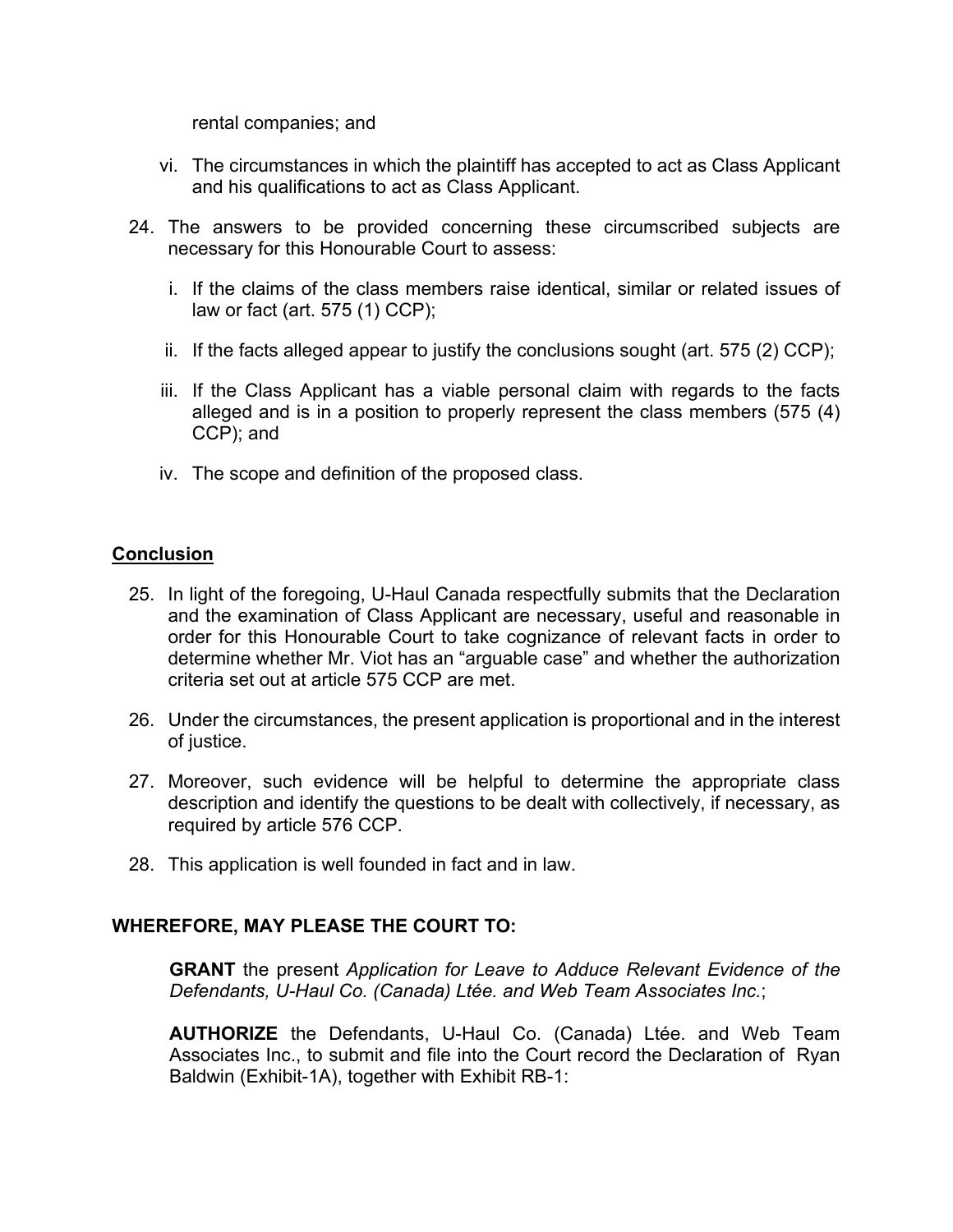**AUTHORIZE** U-Haul Co. (Canada) Ltée. and Web Team Associates Inc. to examine the proposed Class Applicant, Benjamin Viot, for a period of 2 hours before the hearing of the *Demande d'autorisation d'exercer une action collective et pour être représentant*;

**THE WHOLE** without costs, except in the event of contestation.

MONTREAL, April 30, 2021

**MCMILLAN LLP**  Attorneys for Defendants, U-Haul Co. (Canada) Ltée. and Web Team Associates Inc. Me Sidney Elbaz / Me Joséane Chrétien / Me Yassin Gagnon-Djalo 1000, Sherbrooke West, suite 2700 Montréal (Québec) H3A 3G4 Phone : 514 987-5084 / 514-375-5116 / 514 375-5106 Fax : 514 987-1213 E-mail: sidney.elbaz@mcmillan.ca/ joseane.chretien@mcmillan.ca/ yassin.gagnon-djalo@mcmillan.ca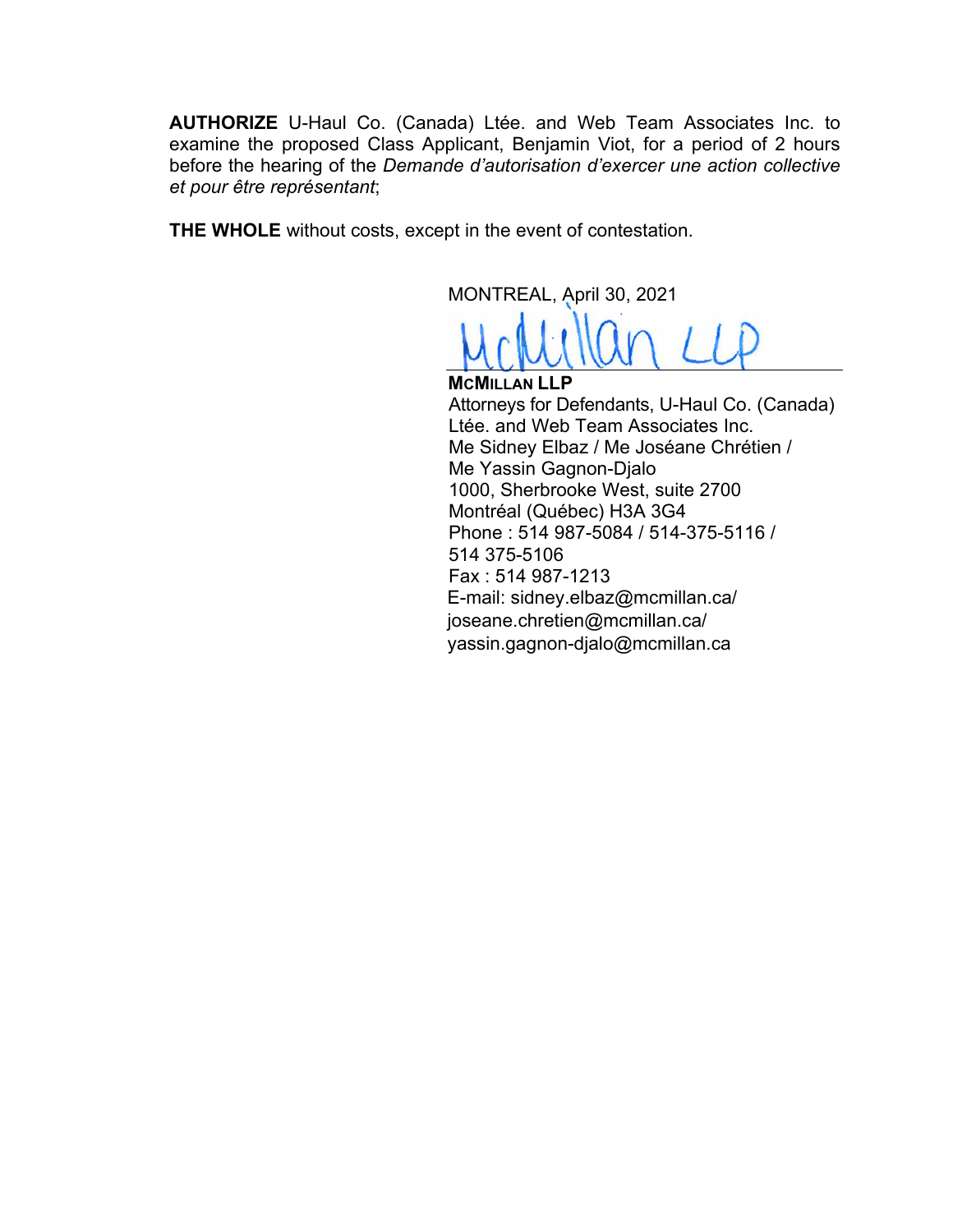### C A N A D A

### PROVINCE OF QUEBEC DISTRICT OF MONTREAL

SUPERIOR COURT (Class Action)

NO.: 500-06-001104-203 **BENJAMIN VIOT** 

**Plaintiff** 

v.

**U-HAUL CO. (CANADA) LTÉE.** 

and

**WEB TEAM ASSOCIATES INC.** 

**Defendants** 

### **NOTICE OF PRESENTATION**

### **TO: Me Bruno Grenier Me Cory Verbauwhede**  GRENIER VERBAUWHEDE AVOCATS INC. 5215 rue Berri, Suite 102 Montreal (Québec) H2J 2S4

*bgrenier@grenierverbauwhede.ca cverbauwhede@grenierverbauwhede.ca*

Attorneys for Plaintiff, Benjamin Viot

### **TO: Me Peter Shams**

HADEKEL SHAMS S.E.N.C.R.L. 6560 avenue de l'Esplanade, suite 305 Montréal (Quebec) H2V 4L5

*peter@hadekelshams.ca* 

Attorneys for Plaintiff, Benjamin Viot

### **Me Mathieu Charest-Beaudry Me Lex Gill** TRUDEL JOHNSTON & LESPERANCE 750 Côte de la Place d'Armes, suite 90

Montréal (Quebec) H2Y 2X8

*mathieu@tjl.quebec lex@tjl.quebec* 

Attorneys for Plaintiff, Benjamin Viot

**TAKE NOTICE** that the *Application for leave to adduce relevant evidence of the Defendants, U-Haul Co. (Canada) Ltée and Web Team Associates Inc. (Art. 574 (3) C.C.P.)* will be presented for adjudication before the Honourable Pierre-C. Gagnon, at a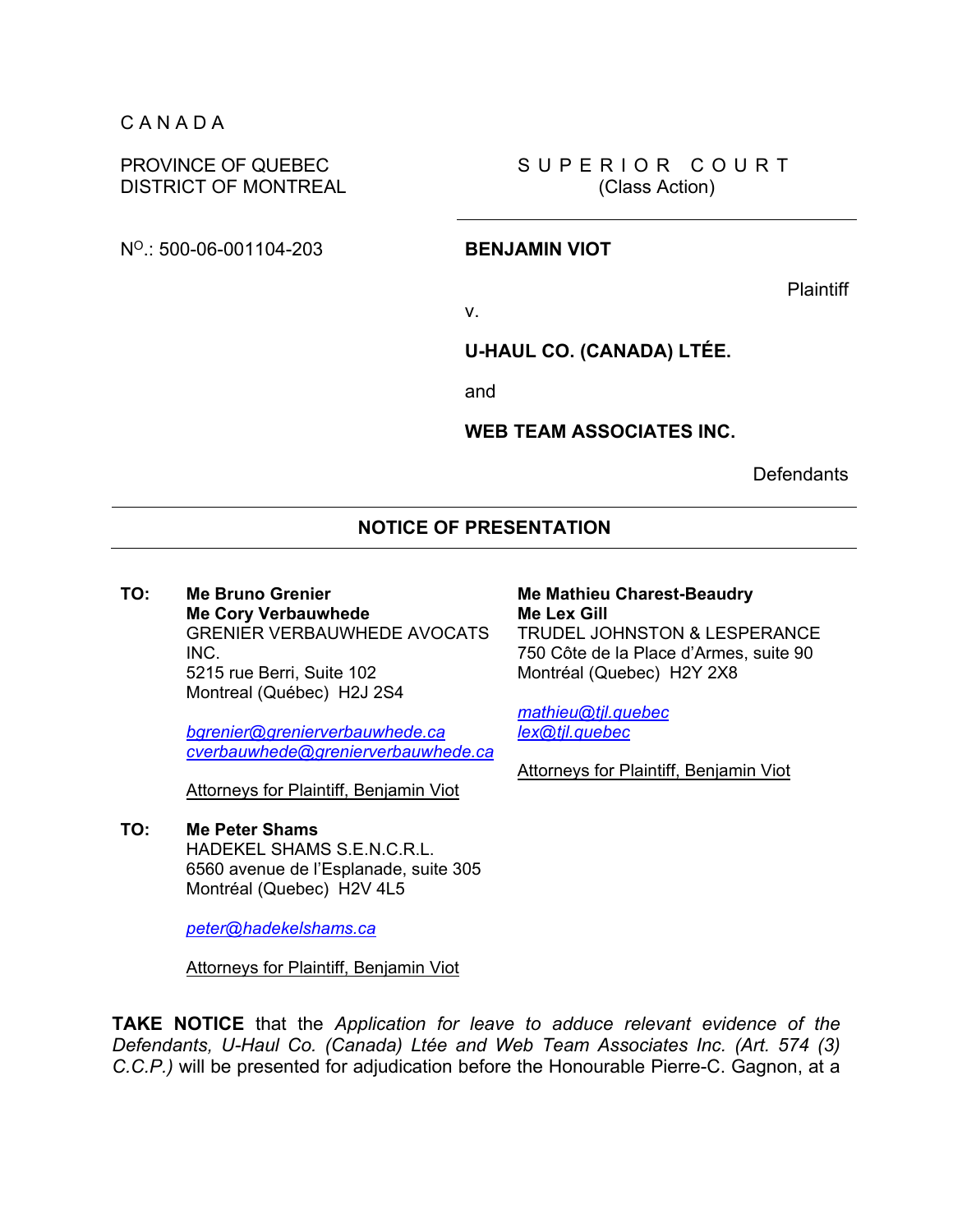time and room to be determined by the Court and by a technological means to be determined and communicated to the parties.

# **PLEASE GOVERN YOURSELF ACCORDINGLY.**

MONTREAL, April 30, 2021

**MCMILLAN LLP**  Attorneys for Defendants, U-Haul Co. (Canada) Ltée. and Web Team Associates Inc. Me Sidney Elbaz / Me Joséane Chrétien / Me Yassin Gagnon-Djalo 1000, Sherbrooke West, suite 2700 Montréal (Québec) H3A 3G4 Phone : 514 987-5084 / 514-375-5116 / 514 375-5106 Fax : 514 987-1213 E-mail:sidney.elbaz@mcmillan.ca/ joseane.chretien@mcmillan.ca/ yassin.gagnon-djalo@mcmillan.ca